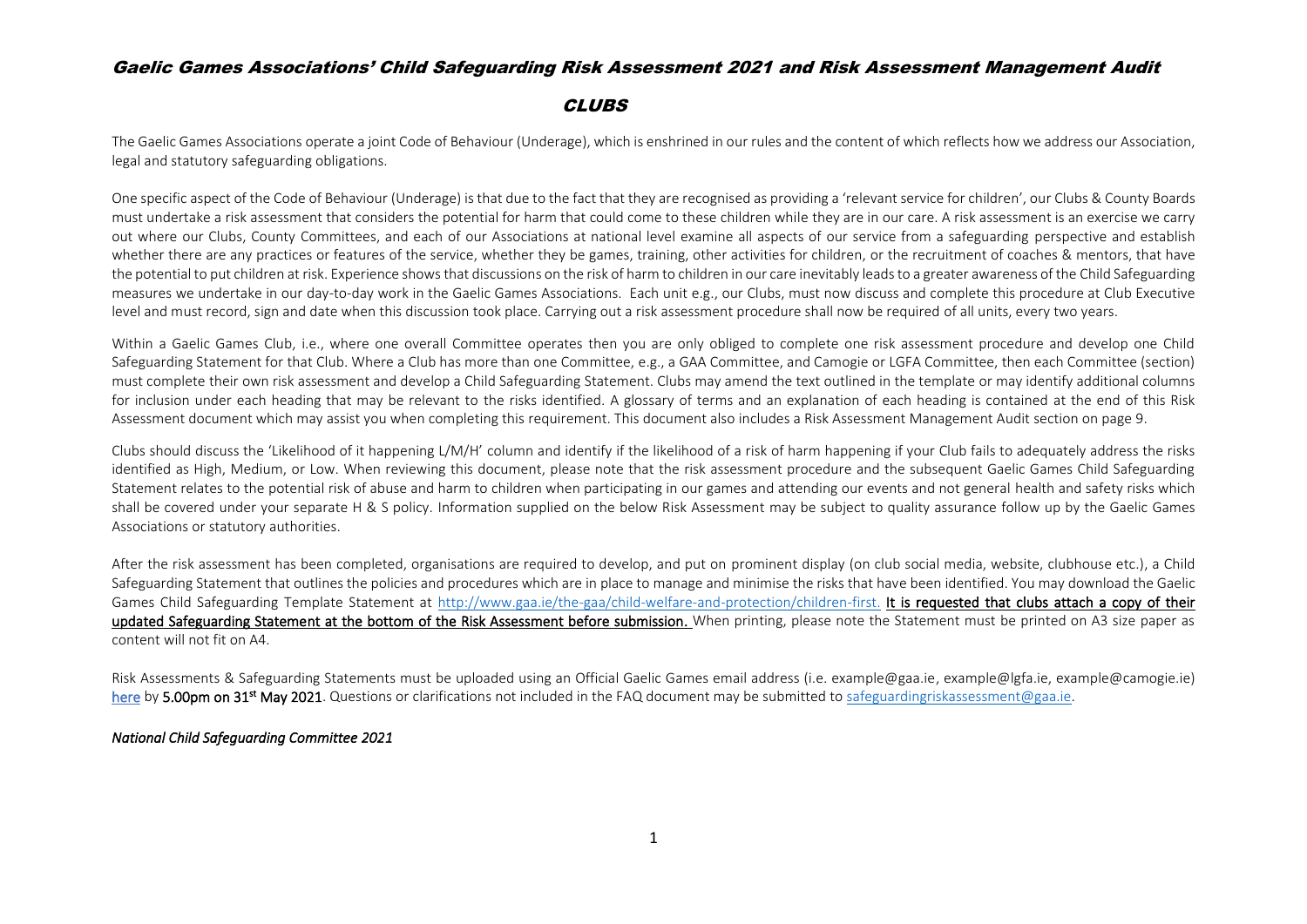|                                       |                    |                           | <b>CLUB &amp; COACHING PRACTICES</b>                             |                           |                                        |
|---------------------------------------|--------------------|---------------------------|------------------------------------------------------------------|---------------------------|----------------------------------------|
| The potential risk of harm and        | <b>High Medium</b> | <b>Extra information</b>  | <b>Reference to Policy, Guidance and Procedure</b>               | Who is responsible at     | <b>Further action required (please</b> |
| abuse of children under each          | or Low Risk        | (where applicable)        |                                                                  | Club level?               | refer to relevant policy or            |
| of the headings below is high.        |                    |                           |                                                                  |                           | procedure where applicable)            |
| Club coaches and other                | L                  | Number of coaches/        | Safeguarding Level 1 - Child Protection<br>$\circ$               | Children's<br>$\circ$     | Arrange training                       |
| personnel with no child               |                    | other personnel with      | in Sport Awareness Workshop                                      | Officer (CO)              | Seek verification of attendance        |
| safeguarding training                 |                    | no Child                  |                                                                  | Coach<br>$\circ$          |                                        |
|                                       |                    | Safeguarding<br>training: |                                                                  | Club Executive<br>$\circ$ |                                        |
| Club coaches with no coaching         | M                  | Number of club            | Coach education policy<br>$\circ$                                | Club Executive<br>$\circ$ | Proof of qualification to be           |
| qualification                         |                    | coaches with no           | Recruitment policy<br>$\circ$                                    | Coaching<br>$\circ$       | confirmed                              |
|                                       |                    | coaching                  |                                                                  | Officer                   |                                        |
|                                       |                    | qualification:            |                                                                  |                           |                                        |
| Club Children's Officer &             | M                  | Will attend training      | Safeguarding Level 2/3<br>$\circ$                                | Children's<br>$\circ$     | Proof of qualification to be           |
| <b>Designated Liaison Person have</b> |                    | when available            |                                                                  | Officer                   | confirmed                              |
| attended relevant training            |                    |                           |                                                                  | <b>DLP</b><br>$\circ$     |                                        |
| <b>Relevant Club personnel not</b>    | L                  | Re-vetting is required    | Code of Behaviour Ref: Recruitment<br>$\circ$                    | Club<br>$\circ$           | Review ongoing                         |
| vetted/no background checks           |                    | every three years         | Section                                                          | Committee                 |                                        |
|                                       |                    |                           |                                                                  | Children's<br>$\circ$     |                                        |
|                                       |                    | Number of                 |                                                                  | Officer                   |                                        |
|                                       |                    | personnel vetted          |                                                                  |                           |                                        |
| <b>Poor Practice</b>                  |                    | since May 2019*-55        |                                                                  |                           |                                        |
| <b>Inadequate Supervision</b>         | L                  |                           | Code of Behaviour (Underage) Ref:<br>$\circ$<br>Coaching section | Club Executive<br>$\circ$ | Review ongoing                         |
| Lack of supervision ratios            |                    |                           | Supervision policy/ratios<br>$\circ$                             |                           |                                        |
|                                       |                    |                           | Coach education policy<br>$\circ$                                |                           |                                        |
|                                       |                    |                           | Safeguarding Level 1<br>$\circ$                                  |                           |                                        |
| Lack of adherence with                | т.                 |                           | Code of Behaviour Ref: Social Media<br>$\circ$                   | Coach<br>$\circ$          | Review ongoing                         |
| miscellaneous procedures e.g.,        |                    |                           | section                                                          | Children's<br>$\Omega$    |                                        |
| use of mobiles, texting,              |                    |                           | Safeguarding policy<br>$\circ$                                   | Officer                   |                                        |
| transport rules, photography.         |                    |                           | Complaints & disciplinary policy<br>$\circ$                      | Person in<br>$\circ$      |                                        |
|                                       |                    |                           |                                                                  | charge                    |                                        |
|                                       |                    |                           |                                                                  | Juvenile<br>$\circ$       |                                        |
|                                       |                    |                           |                                                                  | Committee                 |                                        |
|                                       |                    |                           |                                                                  |                           |                                        |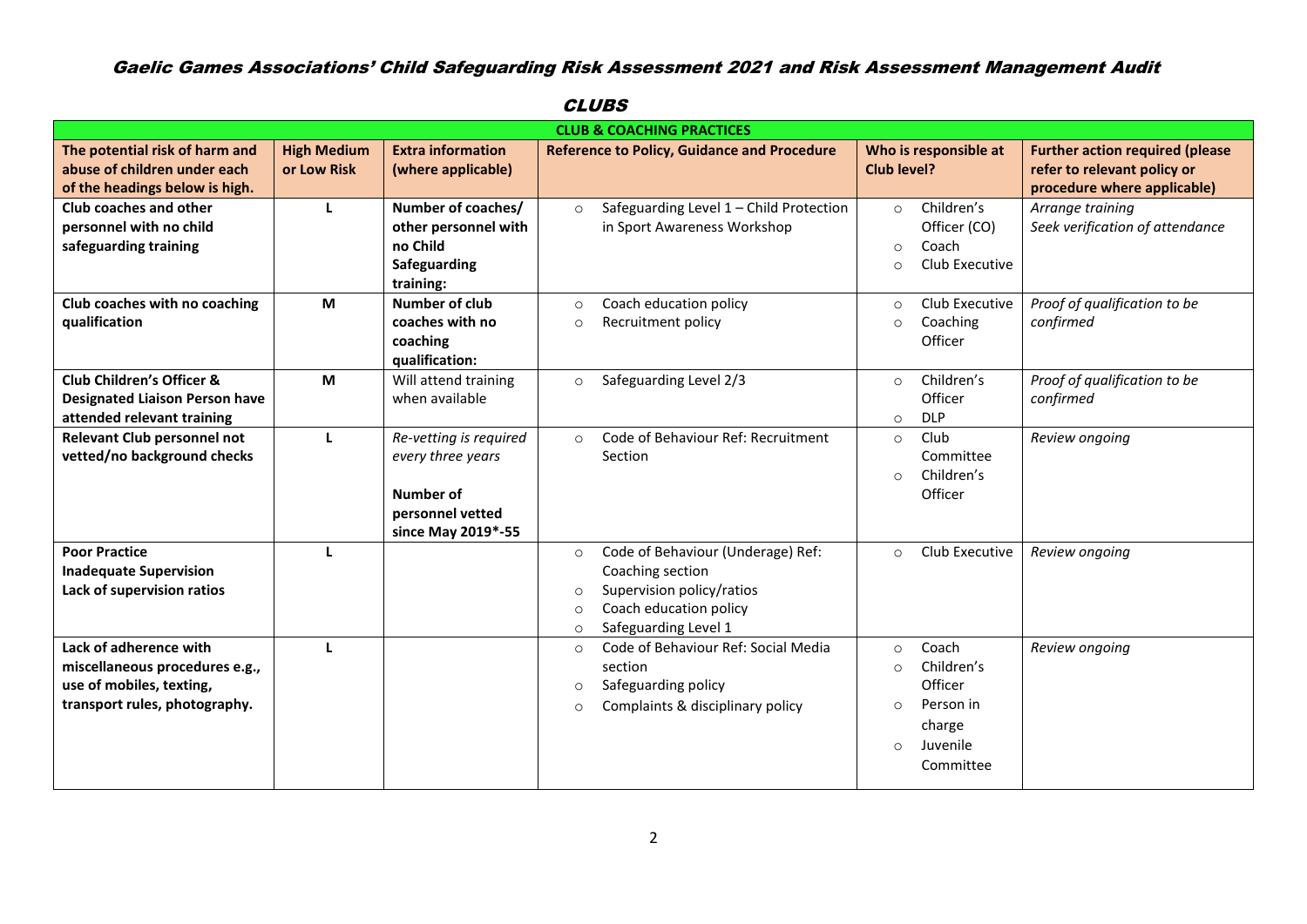| No guidance on travelling and |  | Code of Behaviour Ref: Travelling and | Club       | Travelling and away trips sections |
|-------------------------------|--|---------------------------------------|------------|------------------------------------|
| away trips                    |  | away trips sections                   | Committee  |                                    |
|                               |  |                                       | and event  |                                    |
|                               |  |                                       | organisers |                                    |

| <b>COMPLAINTS &amp; DISCIPLINE</b>                                                               |                                   |                                                |                                                                        |                                      |                                                                                                      |  |  |  |  |
|--------------------------------------------------------------------------------------------------|-----------------------------------|------------------------------------------------|------------------------------------------------------------------------|--------------------------------------|------------------------------------------------------------------------------------------------------|--|--|--|--|
| The potential risk of harm and<br>abuse of children under each of<br>the headings below is high. | <b>High Medium</b><br>or Low Risk | <b>Extra information</b><br>(where applicable) | <b>Reference to Policy, Guidance and Procedure</b>                     | Who is responsible at<br>Club level? | <b>Further action required (please</b><br>refer to relevant policy or<br>procedure where applicable) |  |  |  |  |
| No awareness of complaints &<br>disciplinary policy or<br>procedures                             |                                   |                                                | Code of Behaviour Ref: Dealing with<br><b>Breaches of Code Section</b> | Club Executive<br>$\Omega$           | Immediate action required to<br>highlight section                                                    |  |  |  |  |
| <b>Complaints not being dealt</b><br>with appropriately                                          | ш                                 |                                                | <b>Complaints &amp; Disciplinary</b><br>procedure/policy               | Club Executive<br>$\Omega$           | Ongoing review                                                                                       |  |  |  |  |
| <b>Code of Behaviour Hearing</b><br><b>Committee established</b>                                 | ъ                                 |                                                | Code of Behaviour                                                      | Club Executive<br>$\circ$            | Appointment of Committee                                                                             |  |  |  |  |

| <b>REPORTING PROCEDURES</b>                                                                                                                                                                               |                                   |                                                |                                                                                                                                |                                                                                              |                                                                                                                                        |  |  |  |  |
|-----------------------------------------------------------------------------------------------------------------------------------------------------------------------------------------------------------|-----------------------------------|------------------------------------------------|--------------------------------------------------------------------------------------------------------------------------------|----------------------------------------------------------------------------------------------|----------------------------------------------------------------------------------------------------------------------------------------|--|--|--|--|
| The potential risk of harm and<br>abuse of children under each<br>of the headings below is high.                                                                                                          | <b>High Medium</b><br>or Low Risk | <b>Extra information</b><br>(where applicable) | <b>Reference to Policy, Guidance and Procedure</b>                                                                             | Who is responsible at<br>Club level?                                                         | <b>Further action required (please</b><br>refer to relevant policy or<br>procedure where applicable)                                   |  |  |  |  |
| No organisational reporting<br>procedures<br>Lack of knowledge of statutory<br>reporting procedure<br>Lack of knowledge of<br>procedures<br>Failure to report concerns or<br>allegations of harm or abuse |                                   |                                                | Reporting procedures/policy<br>Coach education policy<br>٠<br>Code of Behaviour Ref: Reporting Child<br>Abuse Concerns Section | National<br>Safeguarding<br>Committee<br>Mandated<br>Parson<br><b>DLPs</b><br>Club Executive | Make policies and procedures<br>available<br>Include in Safeguarding Training<br>(L1)<br>Include in Coach Education<br><b>Training</b> |  |  |  |  |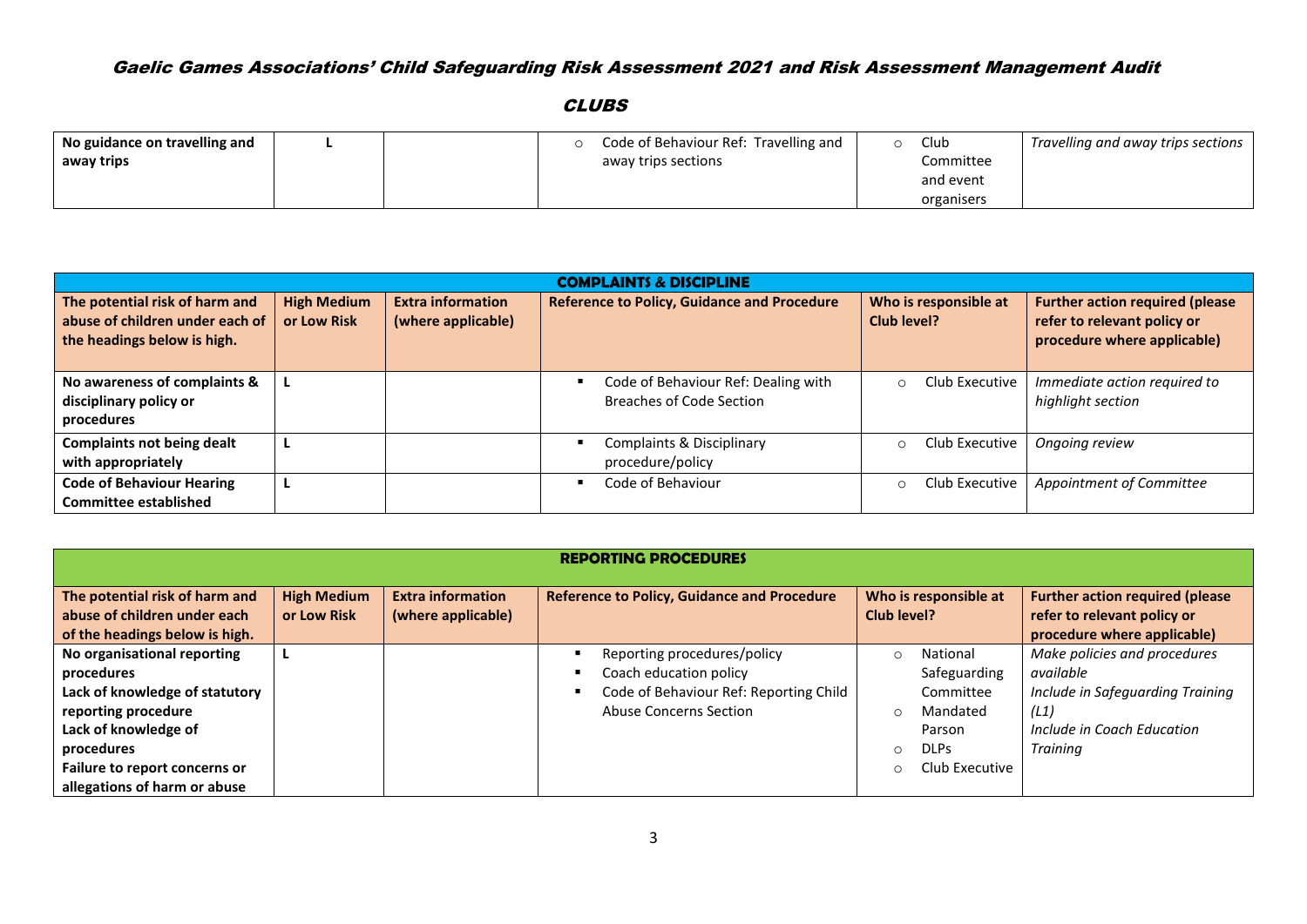| <b>Awareness of Association's</b><br><b>National Mandated Person</b><br>(NMP)<br>Awareness of others as per<br><b>Schedule 2 of the Children First</b><br><b>Act who are Mandated Person</b> | $\mathbf{L}$ | Guidelines for Dealing with Allegations<br>٠<br>& Concerns of Abuse<br>Code of Behaviour Ref: Reporting Child<br>$\blacksquare$<br><b>Abuse Concerns Section</b> | Other<br>$\circ$<br>relevant Club<br>personnel<br>Central<br>$\circ$<br>Council<br>National<br>$\circ$<br>Safeguarding<br>Committee | Publicise identity of Mandated<br>Person                                                                                                       |
|----------------------------------------------------------------------------------------------------------------------------------------------------------------------------------------------|--------------|------------------------------------------------------------------------------------------------------------------------------------------------------------------|-------------------------------------------------------------------------------------------------------------------------------------|------------------------------------------------------------------------------------------------------------------------------------------------|
| <b>Club Designated Liaison Person</b><br>(DLP) appointed                                                                                                                                     | L.           | Guidelines for Dealing with Allegations<br>$\blacksquare$<br>& Concerns of Abuse<br>Code of Behaviour<br>$\blacksquare$                                          | Club Executive<br>$\circ$<br>County DLP<br>$\circ$<br>National<br>$\Omega$<br>Safeguarding<br>Committee                             | Appoint and train DLP<br>Publicise identity of DLP                                                                                             |
| <b>Children's Officer (with correct</b><br>title) appointed and in<br>membership of Club Executive<br><b>Committee</b>                                                                       | L            | Code of Behaviour<br>٠                                                                                                                                           | Club Executive<br>$\circ$                                                                                                           | Appoint and train Children's<br><b>Officer</b><br>Publicise identity of DLP                                                                    |
| Concerns of abuse or harm not<br>reported                                                                                                                                                    | L            | Reporting procedures/policy<br>$\blacksquare$<br>Child Safeguarding Training - Level 1<br>п                                                                      | Mandated<br>$\circ$<br>Person<br>DLP at Club,<br>$\Omega$<br>County and<br>National<br>levels<br>Club Executive<br>$\Omega$         | Include in Safeguarding Training<br>(L1)<br>Publicise names of CCOs, DLPs,<br>MP(s)<br>Publicise internal and external<br>reporting procedures |
| Not clear who Young Person<br>(YP) should talk to or report to<br>at Club level                                                                                                              | L            | Code of Behaviour<br>$\blacksquare$<br>Ref: Reporting Child Abuse Concerns                                                                                       | Club Executive<br>$\circ$<br>Children's<br>$\Omega$<br>Officer<br>Club DLP<br>$\Omega$                                              | Make identity of CCO, DLP and<br>national MP known<br>Communicate this at all levels<br>Include in Child Safeguarding<br>Training)             |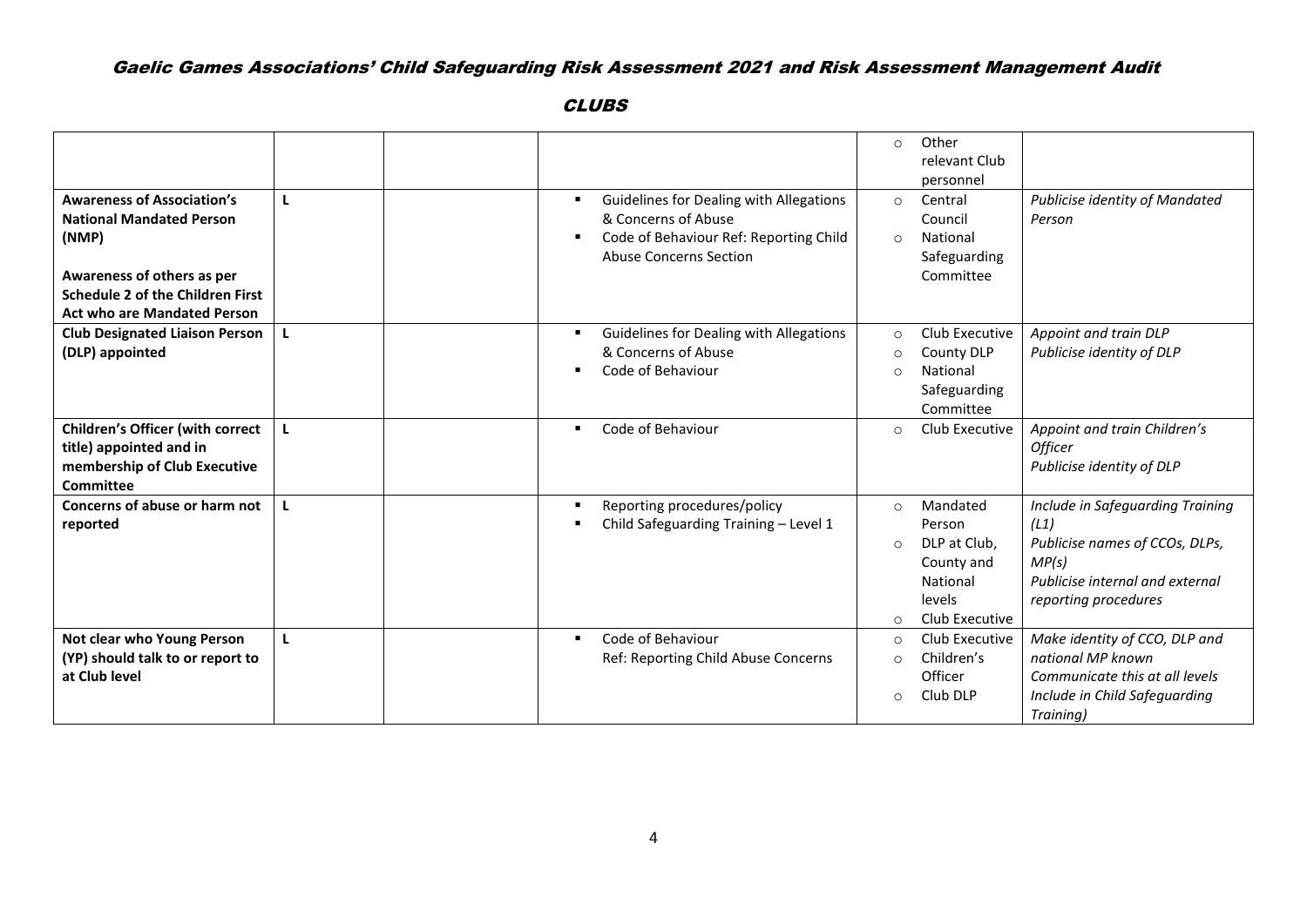|                                                                                                  |                                   |                                                |   | <b>FACILITIES</b>                                         |                               |                                                                                   |                                                                                                           |
|--------------------------------------------------------------------------------------------------|-----------------------------------|------------------------------------------------|---|-----------------------------------------------------------|-------------------------------|-----------------------------------------------------------------------------------|-----------------------------------------------------------------------------------------------------------|
| The potential risk of harm and<br>abuse of children under each<br>of the headings below is high. | <b>High Medium</b><br>or Low Risk | <b>Extra information</b><br>(where applicable) |   | <b>Reference to Policy, Guidance and Procedure</b>        | Club level?                   | Who is responsible at                                                             | <b>Further action required (please</b><br>refer to relevant policy or<br>procedure where applicable)      |
| Unauthorised access to<br>changing rooms, showers,<br>toilets etc. while in use by<br>children.  |                                   |                                                | ٠ | Code of Behaviour Ref: Supervision<br>policy              | $\circ$<br>$\circ$<br>$\circ$ | Committees<br>and Persons in<br>charge<br>Club Executive<br>Children's<br>Officer | Clarify responsibilities before<br>session starts                                                         |
| Children sharing facilities with<br>adults e.g., dressing room,<br>showers, warm up areas etc.   |                                   |                                                | ٠ | Code of Behaviour (Underage)                              | $\circ$<br>$\circ$<br>$\circ$ | Committees<br>and Persons in<br>charge<br>Club Executive<br>Children's<br>Officer | Plan with facilities management<br>to create a suitable child centred<br>environment in shared facilities |
| Unauthorised photography,<br>filming, or recording                                               |                                   |                                                | п | Photography policy and use of devices<br>in private zones | $\circ$                       | Committees<br>and Persons in<br>charge                                            | Enforce policy in private changing<br>and wet areas                                                       |
| Missing or found child on site                                                                   |                                   |                                                |   | Code of Behaviour (Underage                               | $\circ$                       | Committees<br>and Persons in<br>charge                                            | Make personnel aware of<br>procedures                                                                     |

| <b>RECRUITMENT</b>                  |                                        |                    |  |  |                                    |             |                |                             |  |
|-------------------------------------|----------------------------------------|--------------------|--|--|------------------------------------|-------------|----------------|-----------------------------|--|
| The potential risk of harm and      | <b>Further action required (please</b> |                    |  |  |                                    |             |                |                             |  |
| abuse of children under each        | or Low Risk                            | (where applicable) |  |  |                                    | Club level? |                | refer to relevant policy or |  |
| of the headings below is high.      |                                        |                    |  |  |                                    |             |                | procedure where applicable) |  |
| <b>Recruitment of inappropriate</b> |                                        |                    |  |  | Code of Behaviour Ref: Recruitment | $\Omega$    | Club Committee | Review on an ongoing basis  |  |
| people                              |                                        |                    |  |  | Section                            |             | Children's     |                             |  |
|                                     |                                        |                    |  |  |                                    |             | Officer        |                             |  |
|                                     |                                        |                    |  |  |                                    | $\Omega$    | Coaching       |                             |  |
|                                     |                                        |                    |  |  |                                    |             | Officer        |                             |  |
|                                     |                                        |                    |  |  |                                    |             |                |                             |  |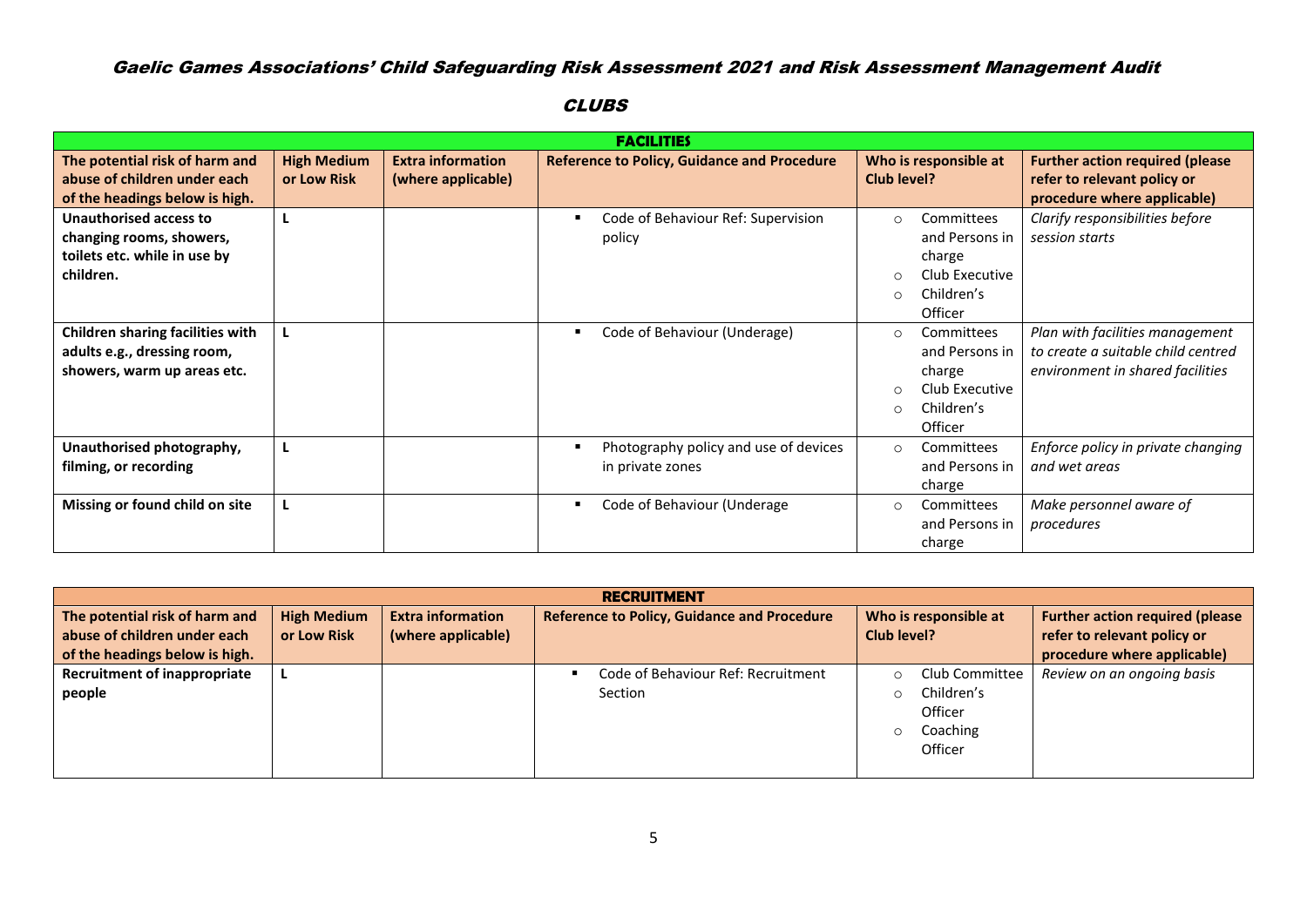| Relevant Club personnel not   | L | Vetting is required | ٠ | Code of Behaviour Ref: Recruitment  | $\circ$  | Club Committee | Review on an ongoing basis |
|-------------------------------|---|---------------------|---|-------------------------------------|----------|----------------|----------------------------|
| vetted/no background checks   |   | every three years   |   | <b>Section</b>                      | $\circ$  | Children's     |                            |
|                               |   |                     |   |                                     |          | Officer        |                            |
| No role description or        |   |                     |   | Code of Behaviour Ref: Recruitment  | $\circ$  | Club Committee | Check role description     |
| inadequate role descriptions  |   |                     |   | Section                             | $\circ$  | Children's     | Put supervision in place   |
|                               |   |                     |   |                                     |          | Officer        |                            |
|                               |   |                     |   |                                     | $\circ$  | Coaching       |                            |
|                               |   |                     |   |                                     |          | Officer        |                            |
|                               |   |                     |   |                                     |          |                |                            |
| Unqualified people in roles   | L |                     | ٠ | Code of Behaviour Ref: Recruitment  | $\circ$  | Club Committee | Check qualification        |
|                               |   |                     |   | Section                             | $\circ$  | Children's     | Review on an ongoing basis |
|                               |   |                     | ٠ | Safeguarding 1                      |          | Officer        |                            |
|                               |   |                     |   |                                     | $\circ$  | Coaching       |                            |
|                               |   |                     |   |                                     |          | Officer        |                            |
| Lack of awareness of 'risk of | ш |                     |   | <b>Child Safeguarding Statement</b> | $\circ$  | National       | Communicate Child          |
| harm' with members and        |   |                     |   | Training policy                     |          | Safeguarding   | Safeguarding Statement     |
| visitors                      |   |                     |   |                                     |          | Committee      |                            |
|                               |   |                     |   |                                     | $\circ$  | Club Committee |                            |
|                               |   |                     |   |                                     | $\circ$  | <b>DLPs</b>    |                            |
|                               |   |                     |   |                                     | $\Omega$ | Children's     |                            |
|                               |   |                     |   |                                     |          | Officer        |                            |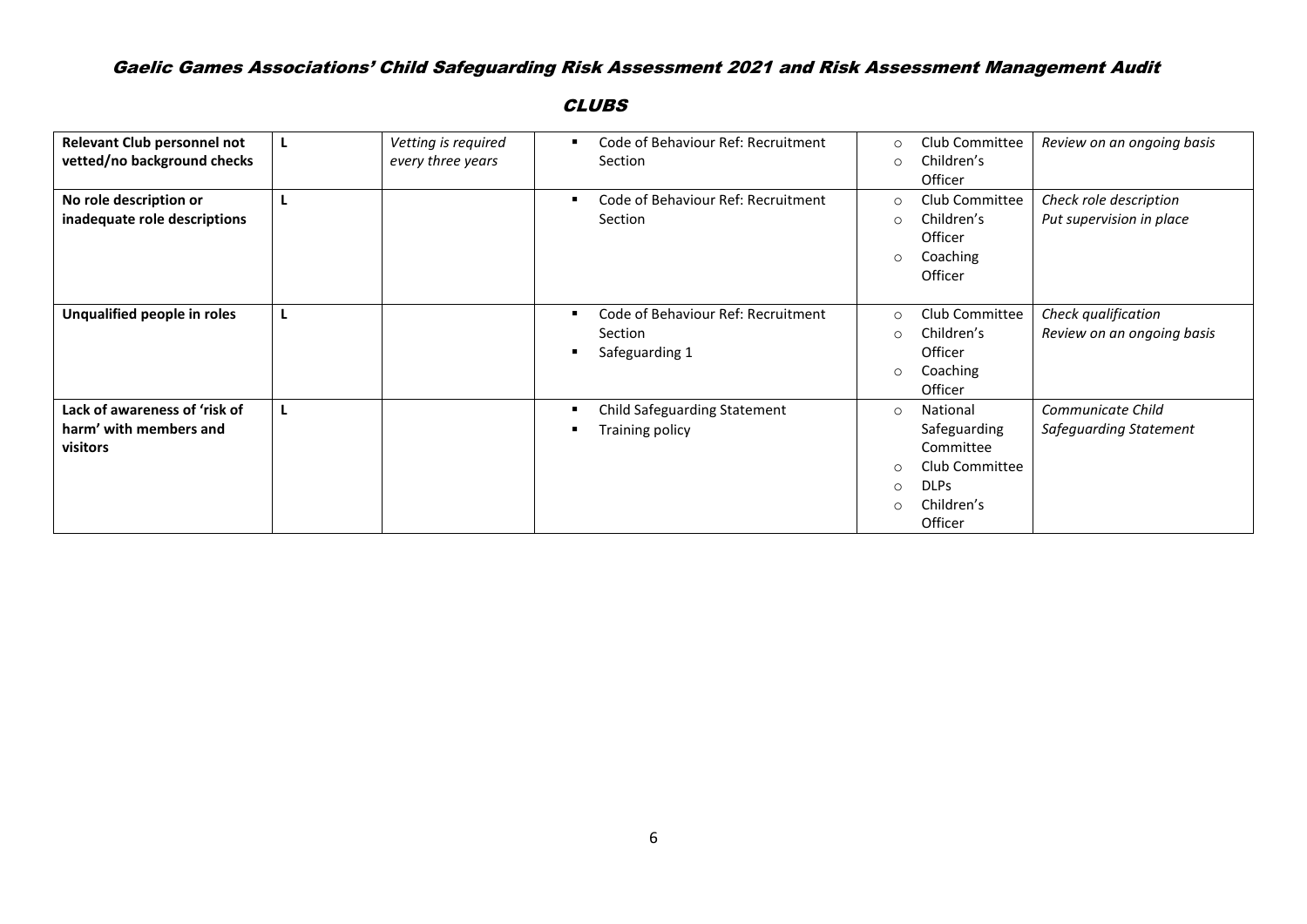| <b>COMMUNICATIONS</b>                                                                                                                                                    |                                   |                                                                         |                                                                                                        |                                                                                                                   |                                                                                                                    |  |  |  |
|--------------------------------------------------------------------------------------------------------------------------------------------------------------------------|-----------------------------------|-------------------------------------------------------------------------|--------------------------------------------------------------------------------------------------------|-------------------------------------------------------------------------------------------------------------------|--------------------------------------------------------------------------------------------------------------------|--|--|--|
| The potential risk of harm and<br>abuse of children under each of<br>the headings below is high.                                                                         | <b>High Medium</b><br>or Low Risk | <b>Extra information</b><br>(where applicable)                          | <b>Reference to Policy, Guidance and Procedure</b>                                                     | Who is responsible at<br>Club level?                                                                              | <b>Further action required (please</b><br>refer to relevant policy or<br>procedure where applicable)               |  |  |  |
| No communication of Child<br><b>Safeguarding Statement or Code</b><br>of Behaviour to members or<br>visitors                                                             | L                                 | Safeguarding<br>Statements must be<br>publicly displayed by<br>the club | <b>Child Safeguarding Statement</b><br>٠<br>Code of Behaviour - distribute                             | Club<br>$\circ$<br>Committee<br><b>DLPs</b><br>$\circ$<br>Children's<br>$\Omega$<br>Officer                       | Display and Communicate<br>Child Safeguarding<br><b>Statement</b><br>Distribute Code or Sections<br>as appropriate |  |  |  |
| Unauthorised photography,<br>recording of activities etc.                                                                                                                | L                                 | Policies in place                                                       | Code of Behaviour - Ref: Photography,<br>images section<br>Child Safeguarding Training L1              | Club<br>$\circ$<br>Executive<br>Children's<br>$\bigcap$<br>Officer<br>Team coaches<br>$\circ$                     | Enforce policy<br>Review on an ongoing basis                                                                       |  |  |  |
| Inappropriate photography &<br>recording activities                                                                                                                      |                                   | Policies in place                                                       | Code of Behaviour - Ref Photography,<br>٠<br>images section<br>Child Safeguarding Training - Level 1   | Committee<br>$\circ$<br>and persons<br>in charge<br>Children's<br>$\Omega$<br>Officer<br>Team coaches<br>$\Omega$ | Enforce policy<br>Review on an ongoing basis                                                                       |  |  |  |
| <b>Underage players</b><br>inappropriately accessing/using<br>computers, social media,<br>phones, and other devices while<br>at Gaelic Games Associations'<br>activities | L                                 | Policies in place                                                       | Communication section in Code of<br>٠<br>Behaviour (Underage)<br>Child Safeguarding Training - Level 1 | Committee<br>$\circ$<br>and persons<br>in charge                                                                  | Enforce policy<br>Review on an ongoing basis                                                                       |  |  |  |
| Inappropriate communications<br>with underage players via social<br>media, texting, digital device, or<br>other manner                                                   |                                   |                                                                         | Communication section in Code of<br>Behaviour (Underage)<br>Child Safeguarding Training - Level 1      | Club<br>$\circ$<br>Executive<br>Children's<br>$\circ$<br>Officer<br>Team coaches<br>$\circ$                       | Enforce policy<br>Review on an ongoing basis                                                                       |  |  |  |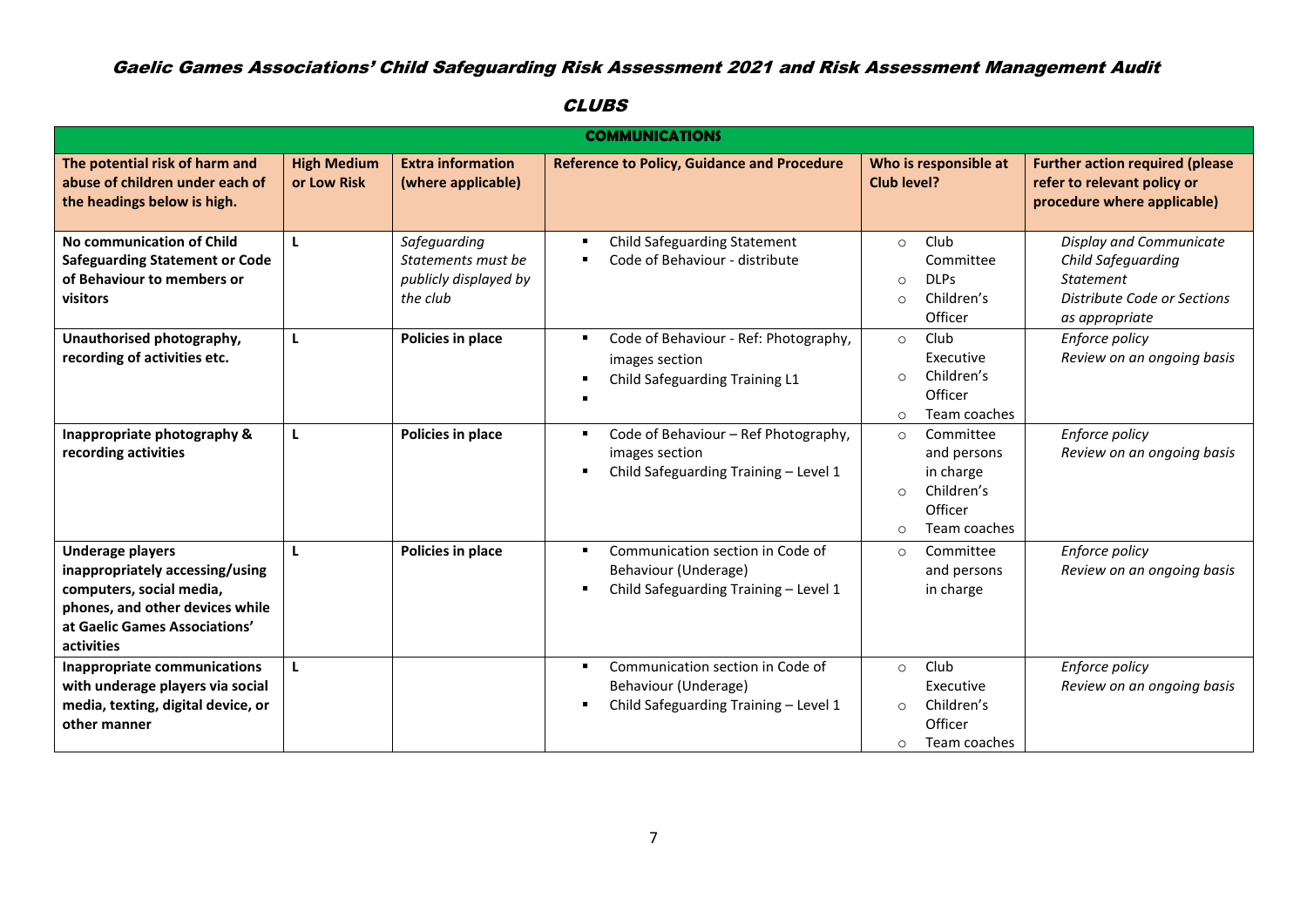| Awareness of social media policy   |                       | <b>GAA Social Media Guidelines</b> | $\cap$ | Committee & | Enforce policy              |
|------------------------------------|-----------------------|------------------------------------|--------|-------------|-----------------------------|
| Acceptable ICT usage policy        |                       |                                    |        | persons in  | Review on an ongoing basis  |
| <b>Streaming of juvenile games</b> |                       |                                    |        | charge      | Ensure parental consent is  |
|                                    |                       |                                    |        |             | obtained                    |
| <b>Club Child Safeguarding</b>     | Safeguarding          | Code of Behaviour (Underage)       | $\cap$ | Children's  | Attach copy of Safeguarding |
| Statement on display in the        | Statements must be    |                                    |        | Officer     | Statement at end of Risk    |
| clubhouse and/or club grounds      | publicly displayed by |                                    |        |             | Assessment                  |
|                                    | the club              |                                    |        |             |                             |
| <b>Association Anti Bullying</b>   |                       | Code of Behaviour (Underage)       | $\cap$ | Children's  | Publicly displayed Anti-    |
| statement on display               |                       |                                    |        | Officer     | <b>Bullying statement</b>   |
|                                    |                       |                                    |        |             |                             |
|                                    |                       |                                    |        |             |                             |

| <b>GENERAL RISK OF HARM</b>                                                                      |                                   |                                                |                                                             |                                                                                                         |                                                                                                         |  |  |  |  |
|--------------------------------------------------------------------------------------------------|-----------------------------------|------------------------------------------------|-------------------------------------------------------------|---------------------------------------------------------------------------------------------------------|---------------------------------------------------------------------------------------------------------|--|--|--|--|
| The potential risk of harm and<br>abuse of children under each of<br>the headings below is high. | <b>High Medium</b><br>or Low Risk | <b>Extra information</b><br>(where applicable) | <b>Reference to Policy, Guidance and Procedure</b>          | Who is responsible at<br>Club level?                                                                    | <b>Further action required</b><br>(please refer to relevant<br>policy or procedure where<br>applicable) |  |  |  |  |
| Harm not being recognised                                                                        |                                   |                                                | Safeguarding policies<br><b>Child Safeguarding Training</b> | <b>DLP</b><br>O<br>Children's<br>$\circ$<br>Officer<br>Mandated<br>$\bigcirc$<br>Person<br>Team coaches | <b>Emphasise and implement</b><br>policy<br>Review on an ongoing basis                                  |  |  |  |  |
| <b>General behavioural issues</b>                                                                |                                   |                                                | Code of Behaviour (Underage)                                | Team coaches<br>Children's<br>$\Omega$<br><b>Officers</b>                                               | Take disciplinary action where<br>necessary<br>Sign Code of Behaviour                                   |  |  |  |  |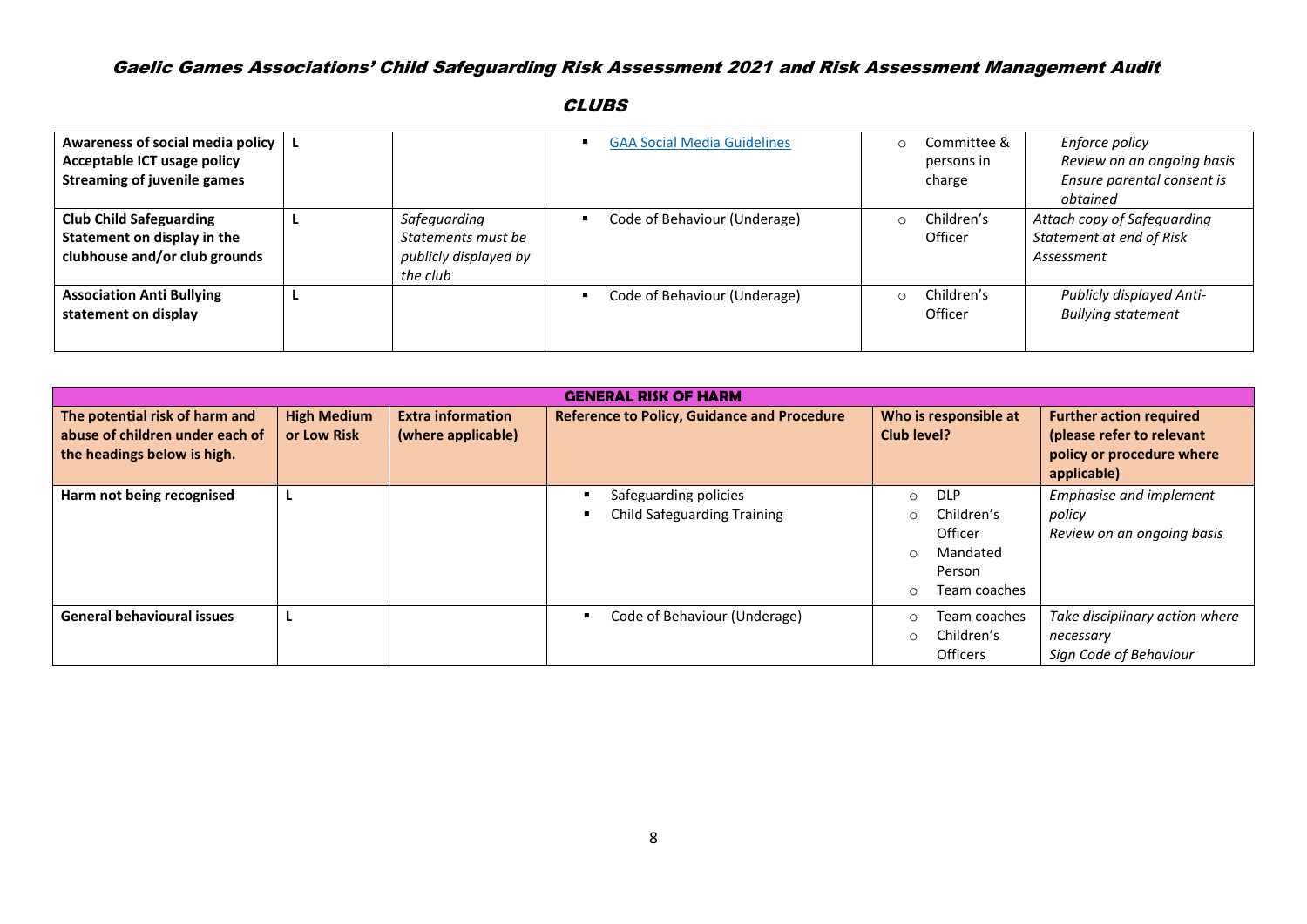|                            |                    |                           | <b>RISK ASSESSMENT MANAGEMENT AUDIT</b>            |                           |                                        |
|----------------------------|--------------------|---------------------------|----------------------------------------------------|---------------------------|----------------------------------------|
| The potential risk of      | <b>High Medium</b> | <b>Extra information</b>  | <b>Reference to Policy, Guidance and Procedure</b> | Who is responsible at     | <b>Further action required (please</b> |
| harm and abuse of          | or Low Risk        | (where applicable)        |                                                    | Club level?               | refer to relevant policy or            |
| children under each of     |                    |                           |                                                    |                           | procedure where applicable)            |
| the headings below is      |                    |                           |                                                    |                           |                                        |
| high.                      |                    |                           |                                                    |                           |                                        |
| How many new coaches       | <b>Ten</b>         | Number of new             | <b>Coach Education Policy</b>                      | Coaching<br>$\circ$       | Proof of qualification to be           |
| or mentors for underage    |                    | coaches/mentors           |                                                    | Officer                   | confirmed                              |
| teams have commenced       |                    | since 2019 <sup>*</sup> : |                                                    |                           |                                        |
| their roles since May      |                    |                           |                                                    |                           |                                        |
| 2019*                      |                    |                           |                                                    |                           |                                        |
| <b>Number of personnel</b> | 33                 | Number of -               | Code of Behaviour (Underage) and<br>$\circ$        | Children's<br>$\Omega$    | Arrange training                       |
| who have attended          |                    | Safeguarding 1 (face      | legislation                                        | Officer (CO)              | Seek verification of attendance        |
| safeguarding training      |                    | to face): $28$            |                                                    | Coach<br>$\circ$          |                                        |
| since May 2019*            |                    | Safeguarding 1            |                                                    | Club Executive<br>$\circ$ |                                        |
|                            |                    | (virtual):                |                                                    |                           |                                        |
|                            |                    | Online refresher: 5       |                                                    |                           |                                        |
|                            |                    | Safeguarding 2:           |                                                    |                           |                                        |
|                            |                    | Safeguarding 3:           |                                                    |                           |                                        |

**CLUBS** 

This Risk Assessment Procedure was discussed and adopted at the Executive Committee of \_\_Faughs Celtic GAA \_\_\_ (Club) on

 $(date)$ 

| Club Chairperson: |                  | Club Children's Officer: |                      |  |
|-------------------|------------------|--------------------------|----------------------|--|
| Name:             | Ger Nagle        | Name:                    | Paula Finnegan______ |  |
| Position:         | Club Chairperson | Position:                | Children's Officer   |  |
| Signed:           | Ger Nagle        | Signed:                  | Paula Finnegan       |  |
| Date:             | 28/05/2021       | Date:                    | _28/05/2021_         |  |

9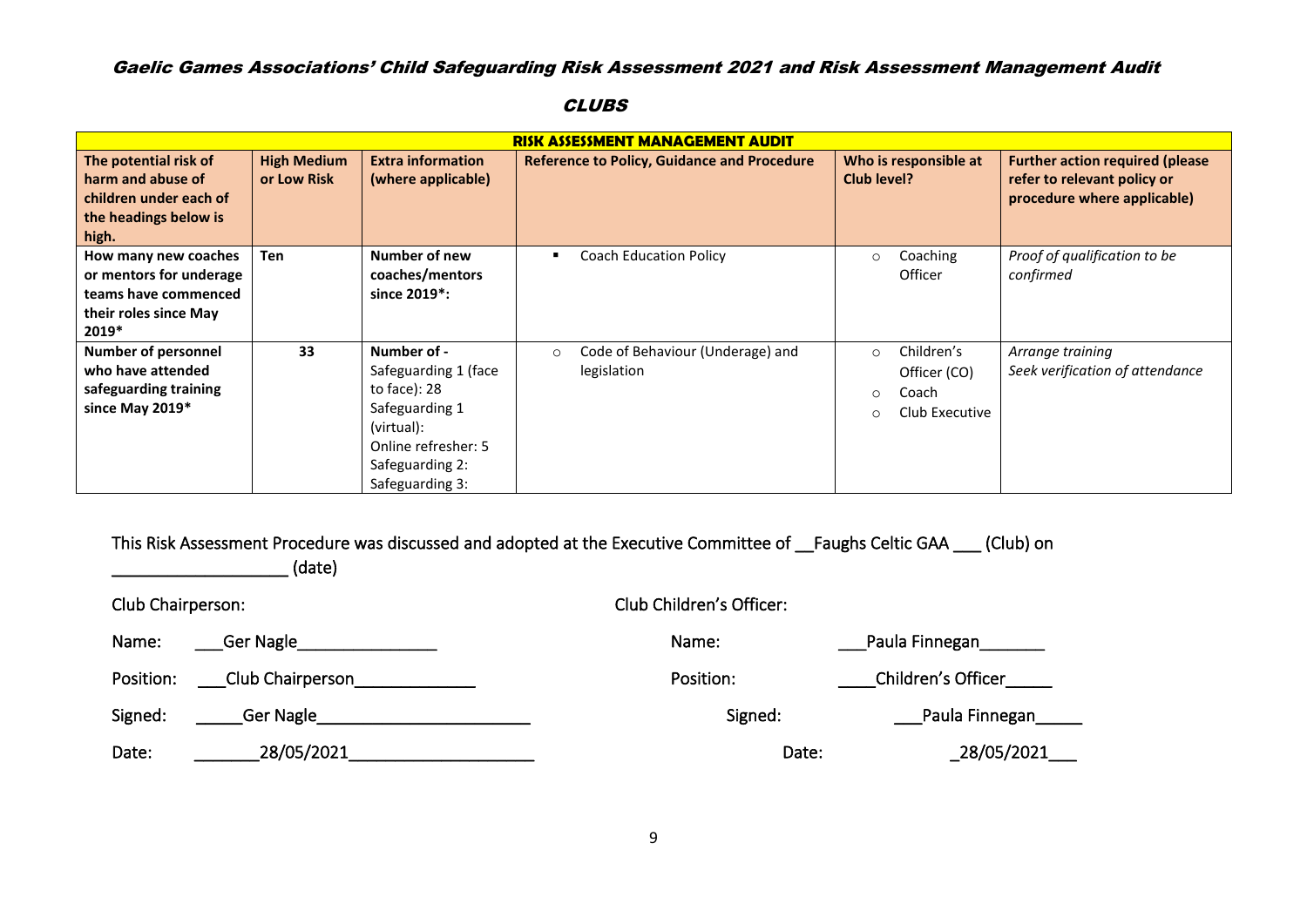## **CLUBS**

**PLEASE ATTACH A COPY OF YOUR SAFEGUARDING STATEMENT HERE:**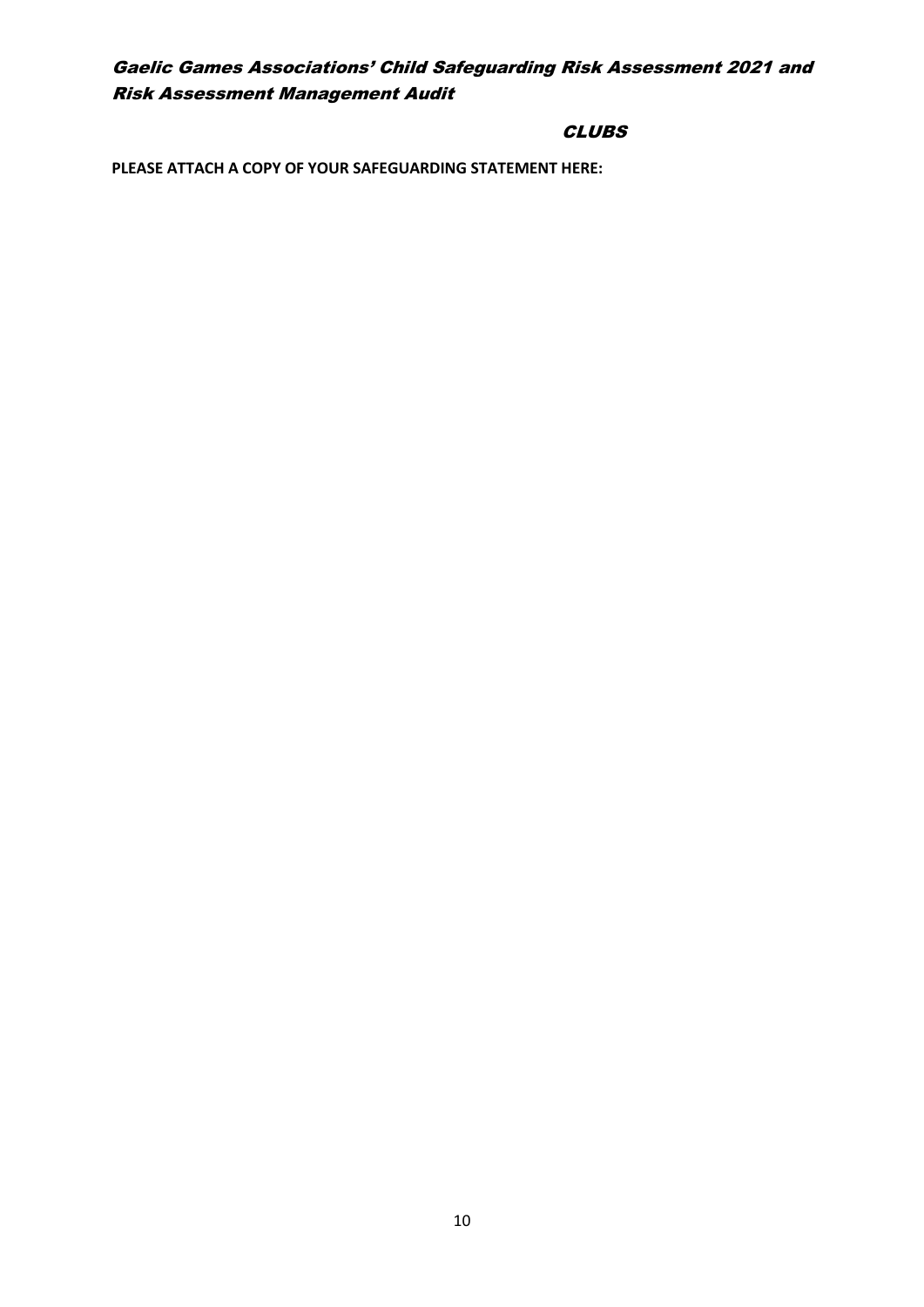CLUBS



this Child Safeguarding Statement and the accompanying child safeguarding policies and procedures that support our intention to keep children and<br>young people safe from harm while availing of our service. This Statement ad by **31st ofMay 2023** or as soon as practicable afterthere has been <sup>a</sup> material change in any matterto which the statement refers.



Club Children'sOfficer Paula Finnegan 087756977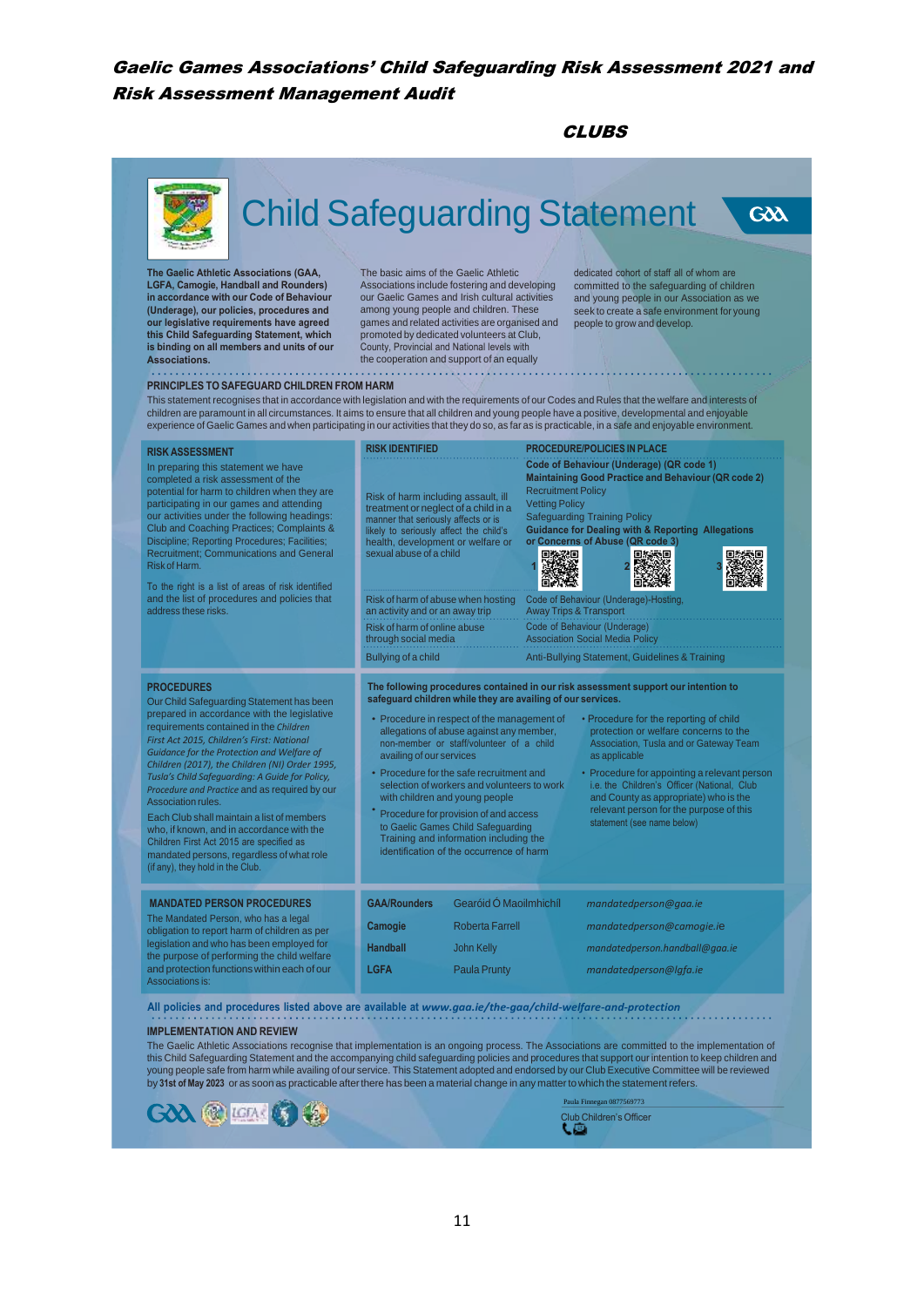#### **CLUBS**

### Glossary of Terms and Explanation of Headings and Terminology

■ Potential risk of harm and abuse to children

These include concerns, poor practices, failures to implement policy that are classified as areas of potential high risks of harm to children

- Likelihood of it happening Rate as Low/Medium/High Committee should examine the likelihood of any of these risks occurring, how serious the consequences could be and rate them High, Medium, Low
- Extra information (Where applicable)

Please use this section to detail any important information in connection with the potential risk of harm & abuse to children being analysed

### ■ Reference to Policy, Guidance and Procedure

These are the policies, codes, guidance we have in place that if implemented could alleviate the risks

- o Code of Behaviour (Underage) (Please note: The Code of Behaviour mentioned in the Risk Assessment & Child Safeguarding Statement refers to the current Code of Behaviour. A new code is expected to be released in June 2021 and can be viewed here when available: <https://www.gaa.ie/the-gaa/child-welfare-and-protection/code-of-behaviour> )
- o Recruitment Policy
- o Vetting Policy
- o Gaelic Games Child Safeguarding Training Policy
- o Guidance for Dealing & Reporting Allegations of Concerns of Abuse
- o GAA Social Media Guidelines
- Who is responsible at Club/County/National?

Who is responsible for ensuring that the relevant policy etc. is implemented?

### ■ Further action required

Please record how the response may be implemented or if need be, how it can be monitored or reviewed and if target dates or completion dates are required to address any issues that arose as part of the Risk Assessment process

- Temporary Safeguarding 1 Please note the programme is temporary and certificates issued shall expire on 31 December 2021, unless renewed by the National Chid Safeguarding Committee.
- 2019<sup>\*</sup> References to 2019 are to be used as a comparative measure against the last Risk Assessment that was required by Gaelic Games Associations'
- Coach: includes coaches/managers/ trainers or others involved in the running of an underage team
- Committee: Can refer to Club Executive, Bord na nÓg or Coiste na nÓg, County Committee or Committee in charge
- Code of Behaviour (Underage): Also referred to as 'Code' replaces the previous Code of Best Practice in Youth Sport from 1 March 2018